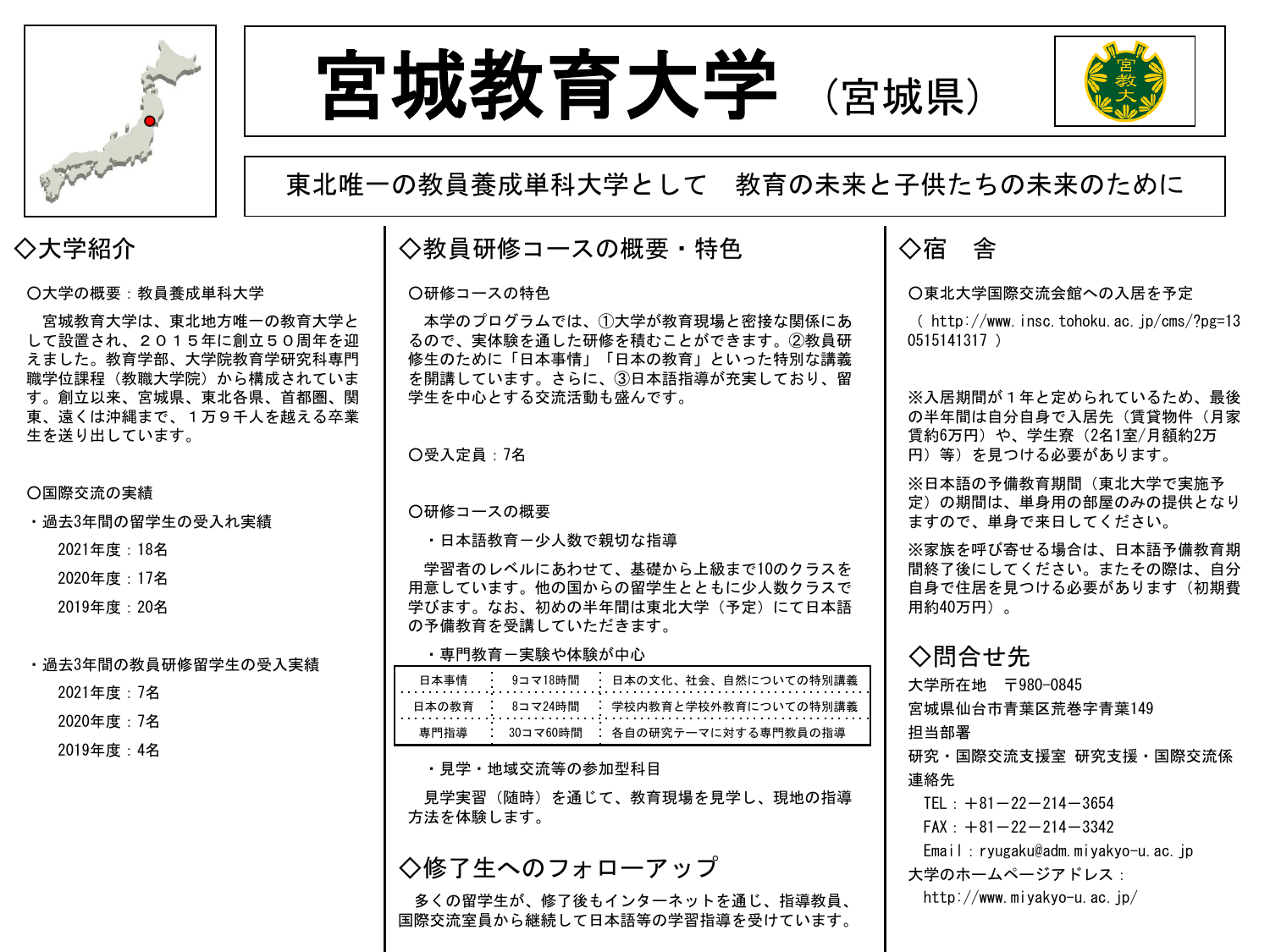### 大学名:宮城教育大学(大学番号04)

◇研修内容、受入可能人数、資格及び条件など

#### 当該教員が留学生を受け入れるにあたっての条件(語 学能力、専門能力等)、受入実績(過去5年間の受入

辺いたします。

うの受入国、人数

| 受入研究科<br>等名 | 教育学研究科、教育学部 |          |       |                            |        |               |                                          |
|-------------|-------------|----------|-------|----------------------------|--------|---------------|------------------------------------------|
| コースコード      | 教員名         | メールアドレス  | 分野    | 研修の内容                      | 使用言語   | 受入<br>可能数     | 当該教員が留学生を<br> 学能力、専門能力等<br>国、人数)         |
| 04001       | 遠藤 仁        | h-endo2  | 国語教育  | 日本語学                       | 日本語、英語 | 大学全体<br>で7名の受 | 私たちは皆さんを歓迎                               |
| 04002       | 小島 雪子       | y-koji   | 国語教育  | 日本文学 (平安時代の物語文学)           |        | 入可能           | 受入実績(過去5年間∈<br>【2017年度 1名】               |
| 04003       | 児玉 忠        | tkodama  | 国語教育  | 国語科教育                      |        |               | コスタリカ:1名                                 |
| 04004       | 中地 文        | nakachi  | 国語教育  | 日本近代文学·児童文学                |        |               | 【2018年度 3名】<br>ジンバブエ:1名<br>中国:1名         |
| 04005       | 佐野 幹        | sanomiki | 国語教育  | 国語科教育                      |        |               | マレーシア:1名                                 |
| 04006       | 津田 智史       | stsuda   | 国語教育  | 日本語学                       |        |               | 【2019年度 4名】<br> ナイジェリア:2名 <br>エルサルバドル:1名 |
| 04007       | 虫明 美喜       | mikim128 | 国語教育  | 国文学                        |        |               | フィジー:1名                                  |
| 04008       | 石田 雅樹       | ishida   | 社会科教育 | 政治学、政治理論、政治思想史             |        |               | 【2020年度 7名】<br>インド: 2名<br>ナイジェリア:2名      |
| 04009       | 川﨑 惣一       | soichi-k | 社会科教育 | 社会科教育                      |        |               | トンガ:1名<br>ブータン:1名                        |
| 04010       | 西城 潔        | saijo    | 社会科教育 | 自然地理学、地形学                  |        |               | ブラジル:1名<br>【2021年度 7名】                   |
| 04011       | 田中 良英       | y-tanaka | 社会科教育 | 西洋史                        |        |               | ジンバブエ:1名<br>インド : 2名                     |
| 04012       | 堀田 幸義       | y-hotta  | 社会科教育 | 日本近世史                      |        |               | ブルキナファソ:1名<br>中国:1名<br>マレーシア:1名          |
| 04013       | 松岡 尚敏       | matsuoka | 社会科教育 | 社会科教育学                     |        |               | パラグアイ:1名                                 |
| 04014       | 吉田 剛        | yoshida  | 社会科教育 | 松会科授業論、社会科地理教育論、社会認識<br> 論 |        |               |                                          |
| 04015       | 佐々木 達       | tsasaki  | 社会科教育 | 地理学、人文地理学                  |        |               |                                          |
| 04016       | 山内 明美       | akemi    | 社会科教育 | 社会学、地域社会学                  |        |               |                                          |
| 04017       | 鎌田 博行       | hkamada  | 数学教育  | 微分幾何学                      |        |               |                                          |
| 04018       | 田谷 久雄       | taya     | 数学教育  | 整数論                        |        |               |                                          |
| 04019       | 高瀬 幸一       | k-taka2  | 数学教育  | 保型形式論                      |        |               |                                          |
| 04020       | 市川 啓        | hiraku-i | 数学教育  | 数学科教育                      |        |               |                                          |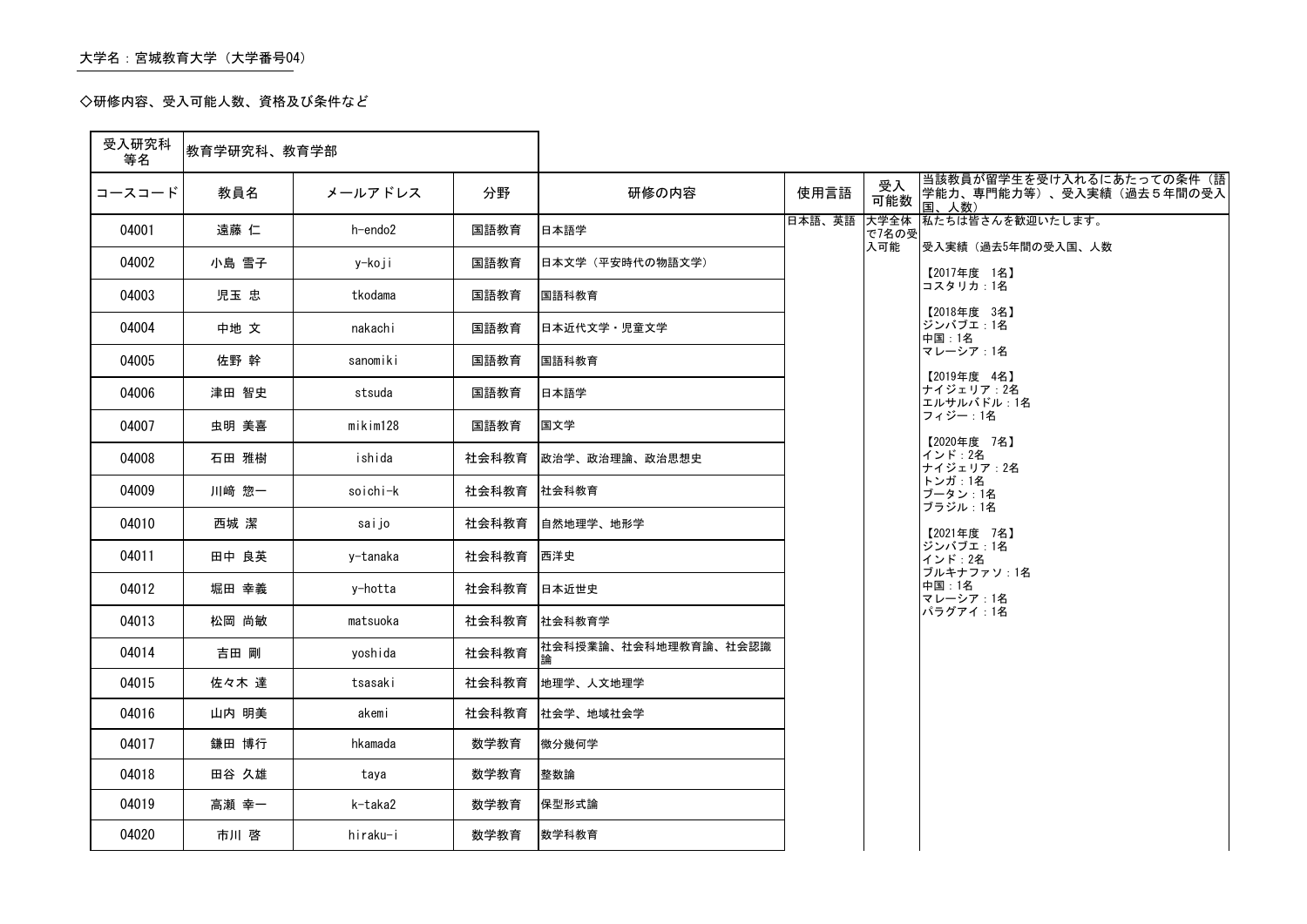| 04021 | 佐藤 得志  | tokusi-s | 数学教育 | 解析学                             |
|-------|--------|----------|------|---------------------------------|
| 04022 | 花園 隼人  | hanazono | 数学教育 | 数学的対象の美的性質の教授·学習方法に関<br>する研究    |
| 04023 | 内山 哲治  | tetsu-u  | 理科教育 | 超電導、薄膜、教育用シミュレーションソフ<br>F       |
| 04024 | 笠井 香代子 | kasai    | 理科教育 | 有機化学・錯体化学                       |
| 04025 | 川村 寿郎  | t-kawa   | 理科教育 | 層位学、堆積地質学                       |
| 04026 | 猿渡 英之  | sawatari | 理科教育 | 分析化学·環境化学·地球化学                  |
| 04027 | 菅原 敏   | sugawara | 理科教育 | 大気科学、物質循環                       |
| 04028 | 高田 淑子  | toshiko  | 理科教育 | 惑星科学                            |
| 04029 | 出口 竜作  | deguchi  | 理科教育 | 動物発生学、発生生理学                     |
| 04030 | 福田 善之  | fukuda   | 理科教育 | 素粒子物理学、ニュートリノ物理学                |
| 04031 | 渡辺 尚   | nao-wtnb | 理科教育 | 理科教育                            |
| 04032 | 小林 恭士  | yasushi  | 理科教育 | 植物発生生物学、分子遺伝学                   |
| 04033 | 中山 慎也  | nakayama | 理科教育 | 博物館教育、防災教育、エネルギー環境教育            |
| 04034 | 西山 正吾  | shogo-n  | 理科教育 | 赤外線天文学                          |
| 04035 | 棟方 有宗  | munakata | 理科教育 | 魚類学、行動生理学                       |
| 04036 | 小塩 さとみ | oshio    | 音楽教育 | 音楽学                             |
| 04037 | 倉戸 テル  | teru     | 音楽教育 | 器楽(ピアノ)                         |
| 04038 | 原田 博之  | harada   | 音楽教育 | 声楽・合唱                           |
| 04039 | 日比野 裕幸 | hibiken  | 音楽教育 | 音楽教育、器楽、合奏、オーケストラ、指<br>揮、クラリネット |
| 04040 | 松波 匠太郎 | matsunam | 音楽教育 | 作曲、音楽理論                         |
| 04041 | 虎尾 裕   | tora     | 美術教育 | 彫刻                              |
| 04042 | 平垣内 清  | k-hira   | 美術教育 | 美術教育学、絵画、版画、メディアアート             |
| 04043 | 高橋 直人  | nao-taka | 美術教育 | 美術科教育                           |
| 04044 | 安彦 文平  | fumihira | 美術教育 | 油画、絵画                           |
| 04045 | 村上 隆司  | murataka | 美術教育 | 美術教育・プロジェクト型のアートワーク             |
| 04046 | 池田 晃一  | k-ikeda  | 保健体育 | 動物生理学                           |
| 04047 | 木下 英俊  | h-kino   | 保健体育 | スポーツ運動学、器械運動方法論                 |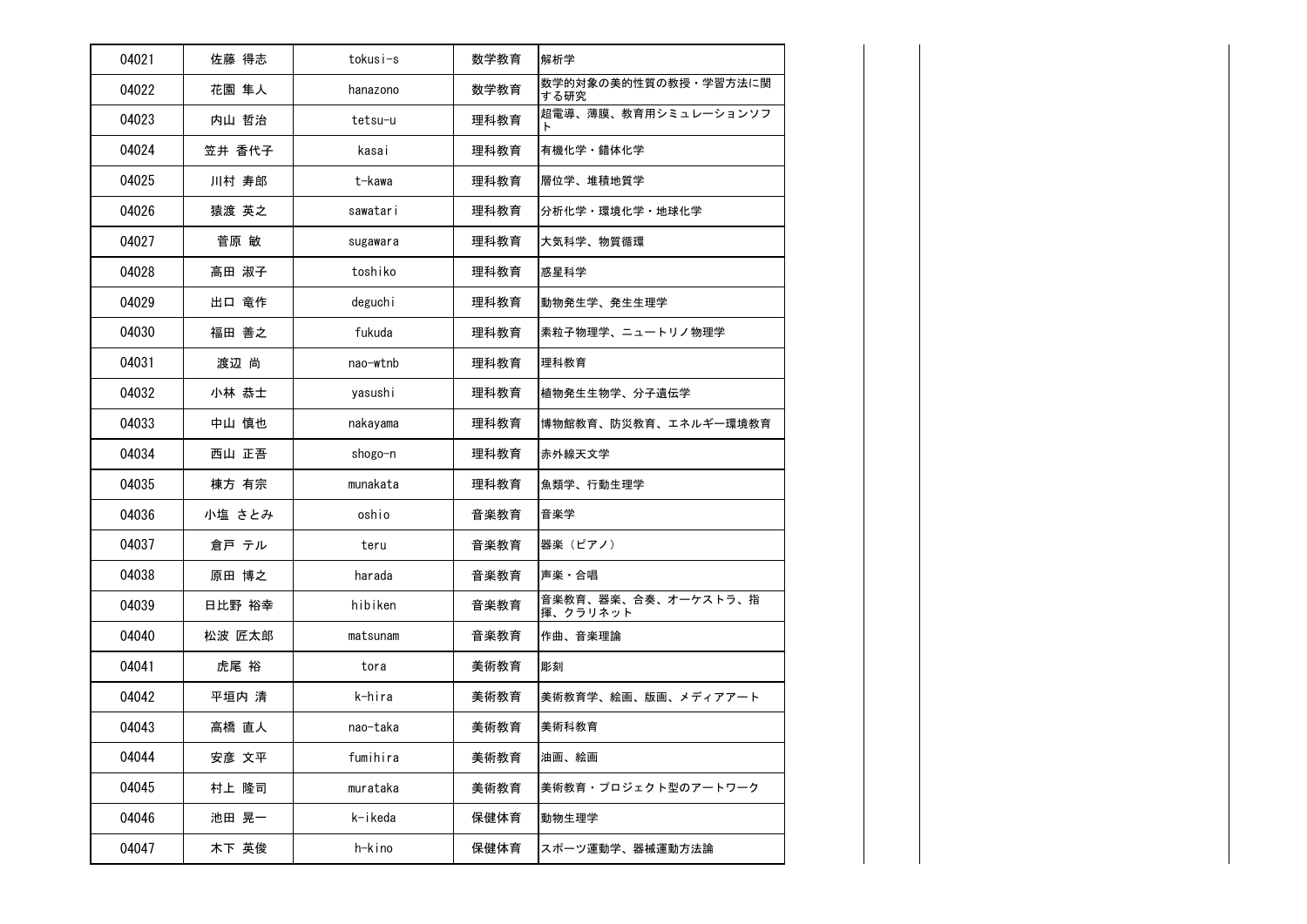| 04048 | 佐藤 節子            | satosets | 保健体育         | 舞踊学、体育学                         |
|-------|------------------|----------|--------------|---------------------------------|
| 04049 | 黒川 修行            | n-kuro   | 保健体育         | 学校保健                            |
| 04050 | 佐藤 亮平            | ryoheis  | 保健体育         | 体育科教育学、体育方法                     |
| 04051 | 沼倉 学             | numakura | 保健体育         | 体育科教育学                          |
| 04052 | 小野寺 泰子           | t-dera   | 家庭科教育        | 家庭科教材研究・開発                      |
| 04053 | 亀井 文             | kamei    | 家庭科教育        | 小児栄養学                           |
| 04054 | 菅原 正則            | msugawa  | 家庭科教育        | 住居学                             |
| 04055 | 西川 重和            | nishika  | 家庭科教育        | 被服学                             |
| 04056 | 香曽我部 琢           | ko-taku  | 家庭科教育        | 保育学、幼児教育学                       |
| 04057 | 安藤 明伸            | andy     | 技術教育         | 技術科教育                           |
| 04058 | 門田 和雄            | kadota   | 技術教育         | 機械工学                            |
| 04059 | 水谷 好成            | mizu     | 技術教育         | 電子工学、生体工学                       |
| 04060 | 板垣 翔大            | s-ita    | 技術教育         | 技術科教育                           |
| 04061 | 鈴木 渉             | suzukiw  | 英語教育         | 英語科教育                           |
| 04062 | 竹森 徹士            | takemori | 英語教育         | 英文学                             |
| 04063 | 高橋 潔             | k-taka3  | 英語教育         | 英語学意味論・語用論・統語論、日英語対照<br>言語学、言語学 |
| 04064 | 長谷川 アリソン         | alison   | 英語教育         | 幼児英語教育、小学校外国語活動                 |
| 04065 | Adrian Paul Leis | adrian   | 英語教育         | 英語教育学                           |
| 04066 | 和田 あずさ           | wada     | 英語教育         | 英語学                             |
| 04067 | 佐藤 哲也            | tetsuya  | 幼児教育         | 幼児教育学 アメリカ教育思想史                 |
| 04068 | 小野 真喜子           | makiko10 | 幼児教育         | 保育内容学                           |
| 04069 | 飯島 典子            | n-iijima | 幼児教育         | 保育内容学、発達心理学                     |
| 04070 | 植木田 潤            | uekida   | 特別支援教育 発達障害学 |                                 |
| 04071 | 菅井 裕行            | sugai    |              | 特別支援教育 コミュニケーション障害学、重複障害教育      |
| 04072 | 熊谷 亮             | kumaryo  |              | 特別支援教育 障害児心理学 臨床発達心理学           |
| 04073 | 寺本 淳志            | teramoto |              | 特別支援教育  肢体不自由教育、重度・重複障害教育       |
| 04074 | 永井 伸幸            | nagai    | 特別支援教育 視覚障害学 |                                 |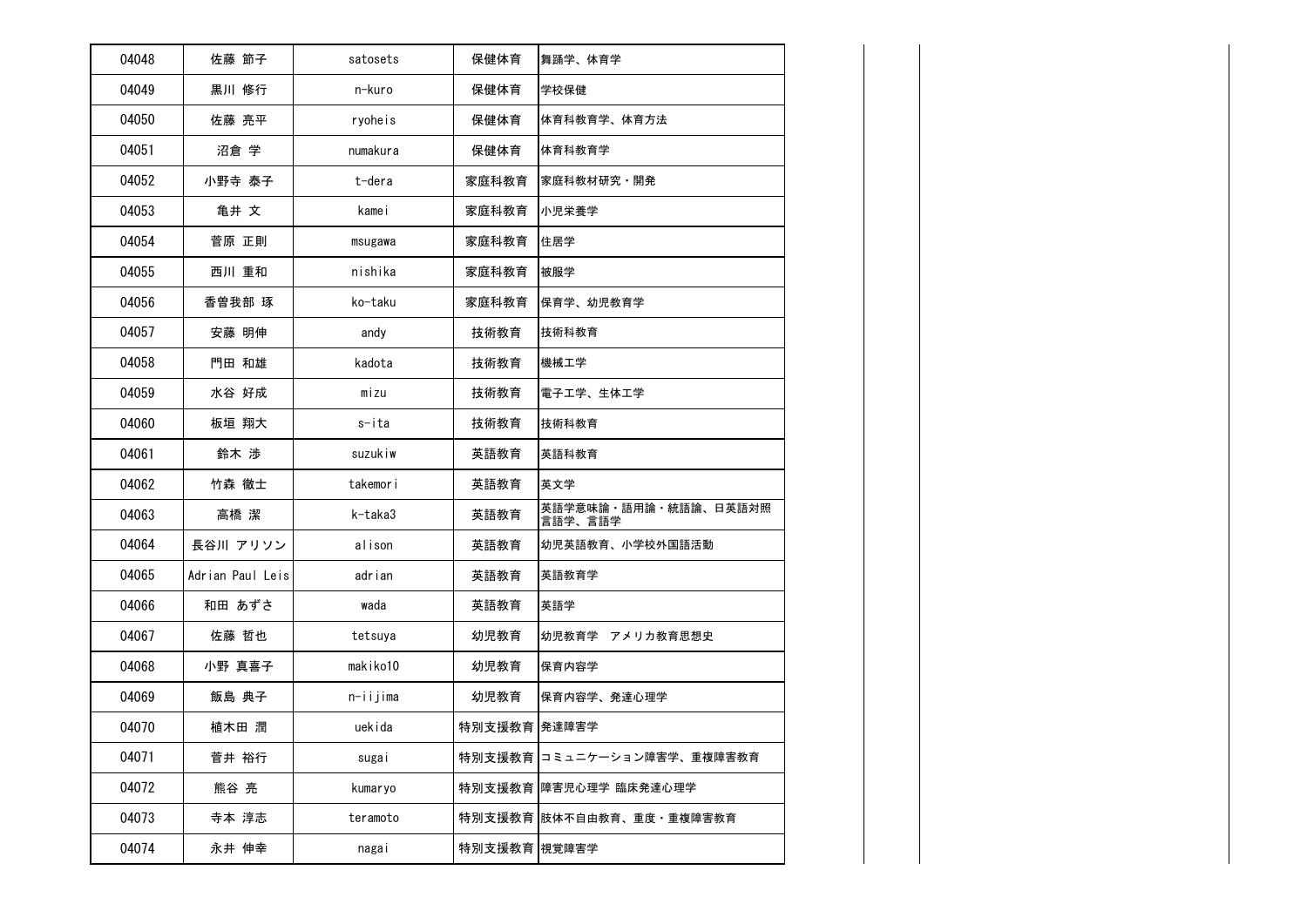| 04075 | 松崎 丈   | joemk    | 特別支援教育 聴覚障害教育  |                                     |
|-------|--------|----------|----------------|-------------------------------------|
| 04076 | 三科 聡子  | mishina  | 特別支援教育  視覚障害教育 |                                     |
| 04077 | 武井 眞澄  | takei    | 特別支援教育 視覚障害教育  |                                     |
| 04078 | 平 真木夫  | m-taira  | 学校教育           | 教育心理学                               |
| 04079 | 田端 健人  | tabata-t | 学校教育           | 学校教育 (授業研究)                         |
| 04080 | 梨本 雄太郎 | y-nashi  | 学校教育           | 社会教育学 · 生涯学習論                       |
| 04081 | 本図 愛実  | mhonzu   | 学校教育           | 教育行政学                               |
| 04082 | 本田 伊克  | y-ho     | 学校教育           | 戦後民間教育研究運動史、教育課程論                   |
| 04083 | 越中 康治  | etchu    | 学校教育           | 発達心理学                               |
| 04084 | 久保 順也  | kuboj    | 学校教育           | 教育心理学、発達心理学                         |
| 04085 | 樋口 広思  | hhiguchi | 学校教育           | スクールカウンセリング                         |
| 04086 | 小田 隆史  | oda. tak | 防災・減災          | 防災、自然災害科学、地理学、海外地域研究                |
| 04087 | 齋藤 玲   | ryosaito | 防災·減災          | 認知心理学、認知科学、教育心理学、教育工<br>学、情報教育、言語教育 |
| 04088 | 市瀬 智紀  | ichinose |                | 学校教育研究 日本語教育 · 異文化理解                |
| 04089 | 高橋 亜紀子 | akiko12  | 学校教育研究 日本語教育学  |                                     |
| 04090 | 橋本 潤一郎 | j-hashi  | 学校教育研究 健康管理    |                                     |
| 04091 | 溝田 浩二  | mizota   |                | 学校教育研究 昆虫学・環境教育                     |
| 04092 | 小田 美和子 | moda     |                | 学校教育研究 中国文学・文化・語学、言語の交流             |
| 04093 | 野崎 義和  | nozaki   | 学校教育研究 障害児心理学  |                                     |
| 04094 | 山田 美都雄 | yamadami | 学校教育研究 教育IR    |                                     |
| 04095 | 岡本 恭介  | okakyo   | 学校教育研究 情報科教育   |                                     |
| 04096 | 林田 由那  | yuna-h   |                | 学校教育研究 学校安全、防災教育                    |
| 04097 | 齊藤 千映美 | csaito   | 高度教職実践 環境教育    |                                     |
| 04098 | 吉村 敏之  | t-yo     | 高度教職実践 教育方法学   |                                     |
| 04099 | 猪股 亮文  | inomata  |                | 高度教職実践 学校経営、教育課程                    |
| 04100 | 佐藤 静   | shizuka  | 高度教職実践 臨床心理学   |                                     |
| 04101 | 関口 博久  | hiroseki | 高度教職実践 児童精神医学  |                                     |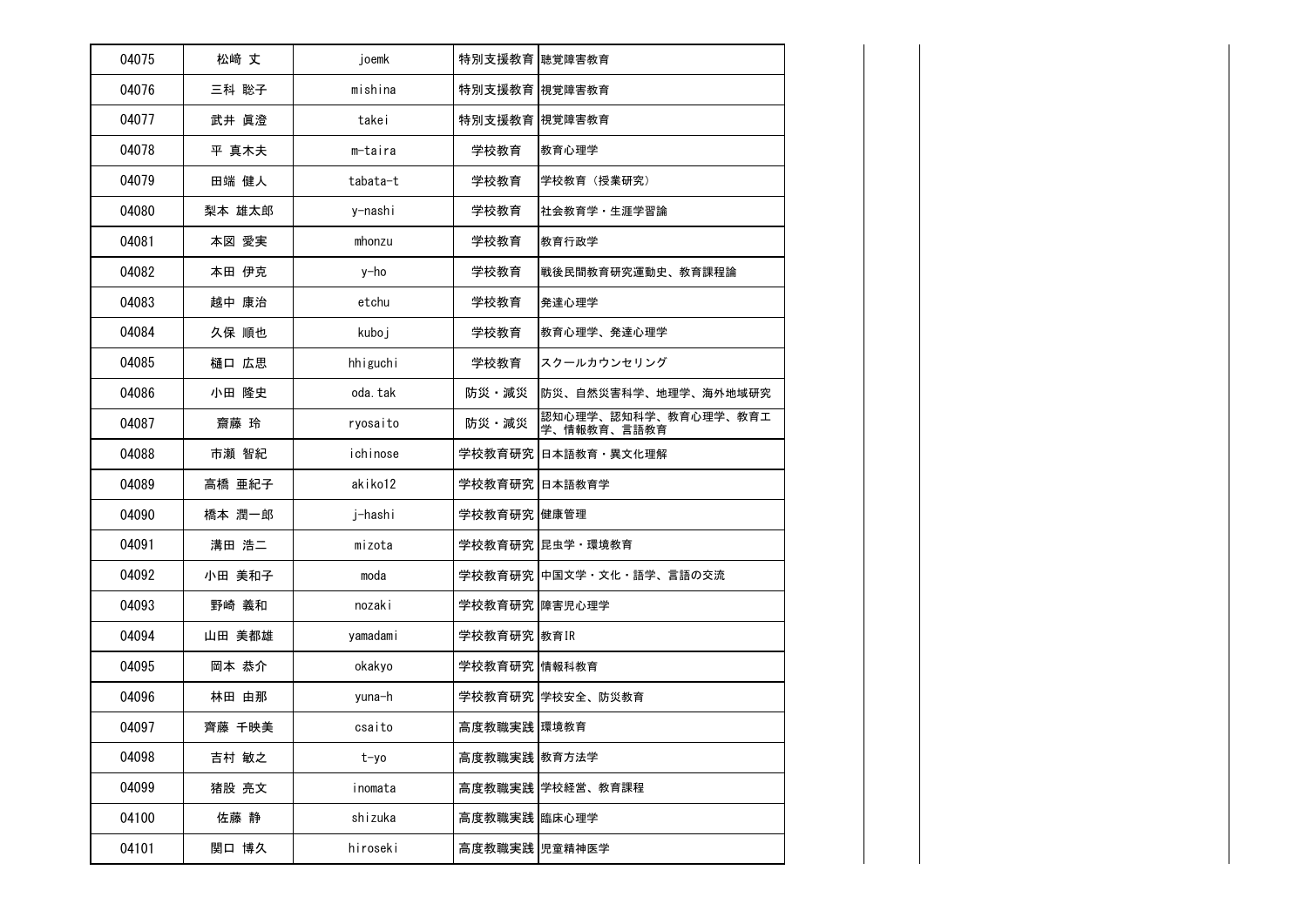| 04102 | 丸山 千佳子 | c518maru | 高度教職実践 学校教育  |                |  |  |
|-------|--------|----------|--------------|----------------|--|--|
| 04103 | 金田 裕子  | kaneta   | 高度教職実践 教育方法学 |                |  |  |
| 04104 | 佐藤 美知子 | s-mitiko | 高度教職実践 学校教育  |                |  |  |
| 04105 | 澤田 茂実  | sawada   |              | 高度教職実践 学級・学校経営 |  |  |
| 04106 | 信太 昭伸  | shida    |              | 高度教職実践 学級・学校経営 |  |  |

~@staff.miyakyo-u.ac.jp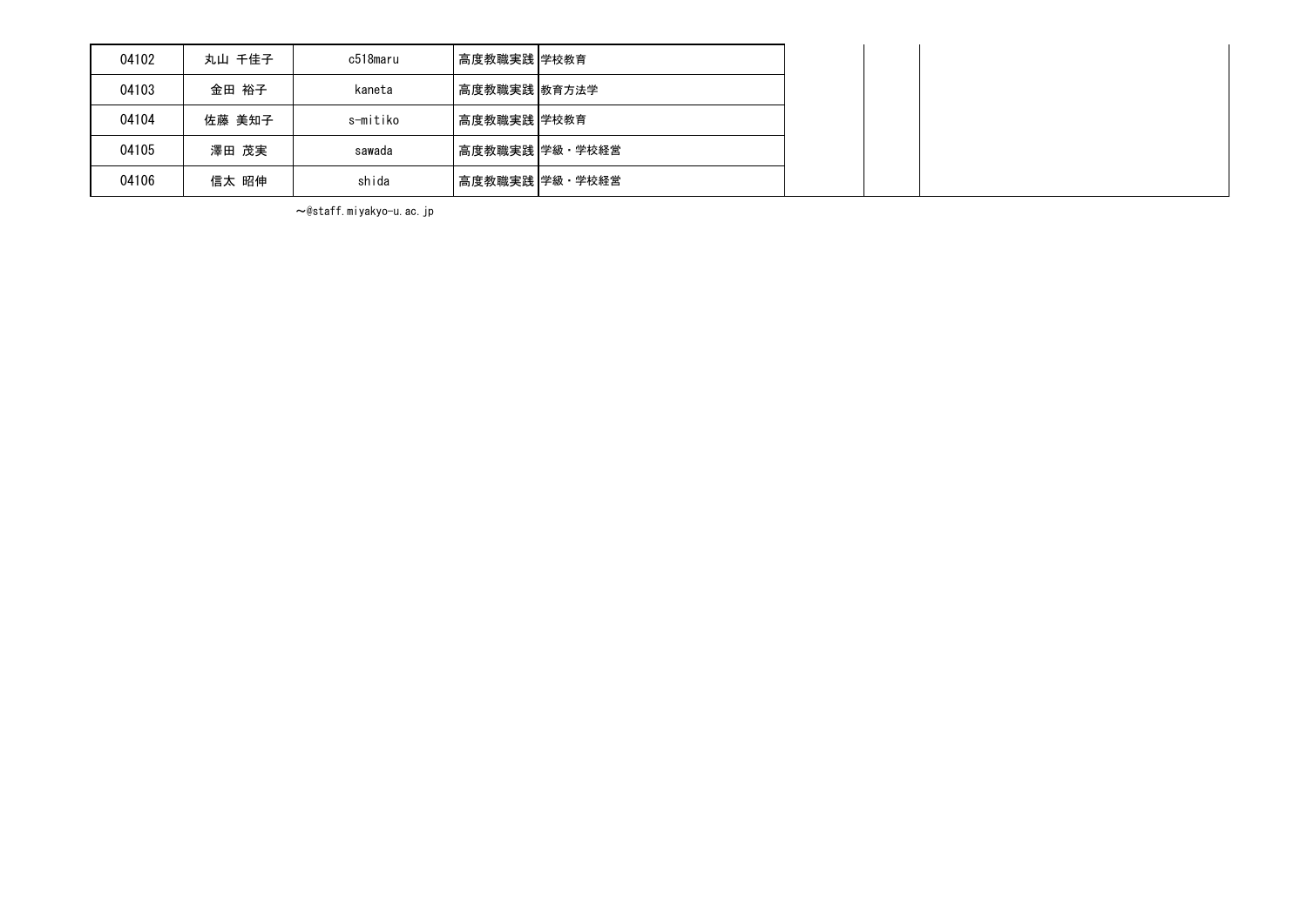

# **Miyagi University of Education (Miyagi Prefecture)**



Miyagi University of Education(MUE) was founded as an only one national Teacher-training oriented University in Tohoku region more than 50 years ago. MUE consists of a Faculty of Education made of three courses, and a Graduate School of teacher education. MUE trains teachers. We have a variety of majors such as Liberal arts, Natural science, Art and Gymnastics. More than 19 thousand graduates are working for schools all over Japan.

Teacher Training Course students can attend a variety of lectures including Art and Gymnastics.

○ International exchange

・ Number of international students

AY 2021: 18

AY 2020: 17

AY 2019: 20

- ・ Number of Teacher Training Students
- AY 2021: 7

 $AY 2020 \cdot 7$ 

AY 2019: 4

For the Future of Children and School Only one Teacher Training University Located in Tohoku District

# $\Diamond$  University overview  $\Diamond$  Outline and characteristics of the course O Characteristics and history **of the Characteristics and history containing Students**

○ Characteristics of the program

Since our university has a close relationship with schools located in Tohoku ,students can acquire realistic experience. Furthermore, students can receive high quality education in small classes ,and can attend a number of exchange activities with Japanese students and foreign students.

○ Number of students to be accepted: Seven students each year

○ Outline of the course

・ Japanese language education

According to the student's level, there are 10 classes from beginners' to advanced level. The course runs for one year, and students can learn with a small number of foreign students.

・ Specialized training

The basic knowledge about Japanese culture, education and the special research for the students own subject.

| Japanese           | : Japanese culture, society and nature. (only for                 |
|--------------------|-------------------------------------------------------------------|
|                    | circumstance program students)                                    |
| Japanese education | . Education in the school and long life. (only for                |
|                    | program students)                                                 |
|                    | Field research and Guidance of school and experience of the field |
| practice           | research. (only for program students)                             |
|                    | Research of your own field with instruction of the                |
| Special research   | supervisor.                                                       |

・ Final report

Students should write the report for the book "Teacher training student program annual report".

・ In addition

Teacher training course students can take lectures of various lessons according to their Japanese capability.

・Practical training, participatory subjects such as field trips and regional exchanges

Students can pursue their individual study under the supervising professor, and tutor of the Japanese students will help with their research activities.

## $\diamondsuit$  Follow-up for graduates

Even after finishing the course, many graduates have been personally taught by the supervising professors, Japanese Language teachers, and others through Internet.

# ◇ Accommodations

•Students are supposed to live in the international student house of Tohoku University.

• See http://www.insc.tohoku.ac.jp/cms/indexe.cgi?pg=130527113858

• Please be informed that the stay duration is limited to one year.

• After that , Students have to find a next housing for the last six months by themselves.

• (For example, a private apartment (¥60,000/ average rent) or Student Dorm(¥20,000/average rent will be offered. One room shared by two persons.)

•Please come to Japan alone for the period of Japanese language classes.

•If you plan to bring your family to Japan, please arrange for them to come at the end of the period of the Japanese language classes. In this case, you will be required to organize living arrangements by yourself. (It will cost approximately 400000 yen to set up an apartment.)

# ◇ Contact

Address:149 Aramaki-aza Aoba, Aoba-ku Sendai City, Miyagi Pref, Japan 9800845 Department:Academic Affairs International Exchange Section Phone: +81-22-214-3654 FAX: +81-22-214-3342 E-mail: ryugaku@adm.miyakyo-u.ac.jp URL: http://www.miyakyo-u.ac.jp/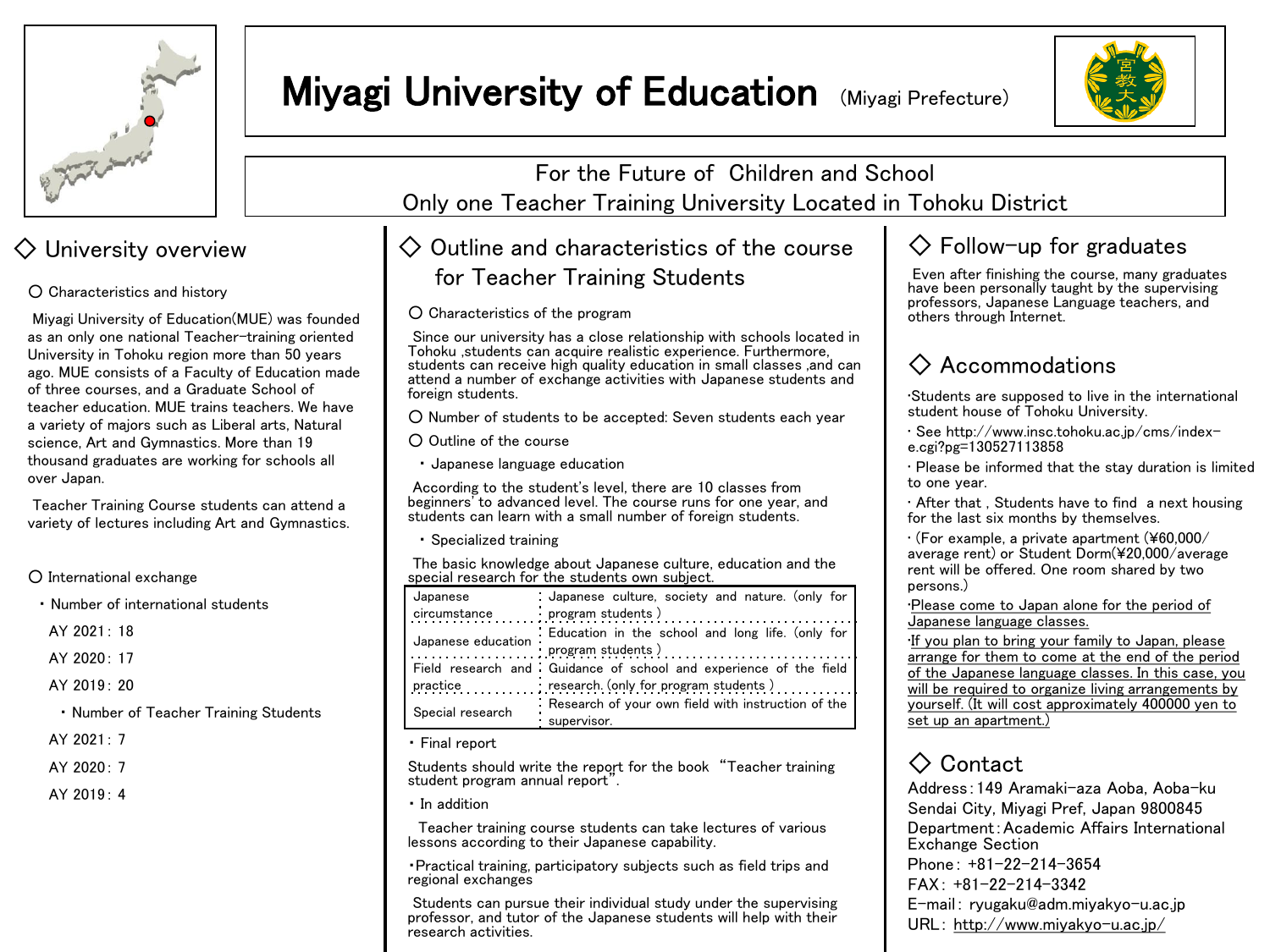$\diamondsuit$  Course Description, Number of students to be accepted, Qualifications and, etc.

| Name of<br>department |                   | <b>Graduate School of Education</b><br><b>Faculty of Education</b> |                             |                                                              |                   |                                         |                                                  |
|-----------------------|-------------------|--------------------------------------------------------------------|-----------------------------|--------------------------------------------------------------|-------------------|-----------------------------------------|--------------------------------------------------|
| Course code           | Name of adviser   | $E$ -mail                                                          | Teaching field $(s)$        | Course description                                           | Language          | Number of<br>students to<br>be accepted | Qualificatio<br>number                           |
| 04001                 | Hitoshi Endo      | h-endo2                                                            | Japanese Education          | Science of the Japanese Language                             | Japanese, English | Seven whole<br>university               | We welcome eve                                   |
| 04002                 | Yukiko Kojima     | y-koji                                                             | Japanese Education          | Japanese Literature                                          |                   |                                         | Number of stude                                  |
| 04003                 | Tadashi Kodama    | tkodama                                                            | Japanese Education          | Japanese Education                                           |                   |                                         | 【2017 1 studtr<br>Costa Rican: 1                 |
| 04004                 | Aya Nakachi       | nakachi                                                            | Japanese Education          | Juvenile Literature                                          |                   |                                         | 【2018 3 studen<br>Zimbabwean: 1                  |
| 04005                 | Miki Sano         | sanomiki                                                           | Japanese Education          | Japanese Education                                           |                   |                                         | Chinese: 1<br>Malaysian: 1                       |
| 04006                 | Satoshi Tsuda     | stsuda                                                             | Japanese Education          | Science of the Japanese Language                             |                   |                                         | 2019 4 studen<br>Nigerian: 2                     |
| 04007                 | Miki Mushiake     | mikim128                                                           | Japanese Education          | Japanese Literature                                          |                   |                                         | Salvadorean: 1<br>Fijian: 1                      |
| 04008                 | Masaki Ishida     | ishida                                                             | Social Studies<br>Education | Politics, Political Theory, Political Thought History        |                   |                                         | 【2020 7 studen                                   |
| 04009                 | Soichi Kawasaki   | soichi-k                                                           | Social Studies<br>Education | Social Studies Education                                     |                   |                                         | Indian:2<br>Nigerian: 2<br>Tongan: 1             |
| 04010                 | Kiyoshi Saijo     | saijo                                                              | Social Studies<br>Education | Physical Geography                                           |                   |                                         | Bhutanese: 1<br>Brazilian: 1                     |
| 04011                 | Yoshihide Tanaka  | y-tanaka                                                           | Social Studies<br>Education | Western History                                              |                   |                                         | 【2021 7 studen                                   |
| 04012                 | Yukiyoshi Hotta   | y-hotta                                                            | Social Studies<br>Education | Japanese Modern History                                      |                   |                                         | Zimbabwean: 1名<br>Indian: 2名<br>Burkina Faso: 12 |
| 04013                 | Naotoshi Matsuoka | matsuoka                                                           | Social Studies<br>Education | Social Studies Education                                     |                   |                                         | Chinese:1名<br>Malaysian: 1名                      |
| 04014                 | Tsuyoshi Yoshida  | yoshida                                                            | Social Studies<br>Education | Social Studies Class Management theory                       |                   |                                         | Paraguayan: 1名                                   |
| 04015                 | Prof. Toru Sasaki | tsasaki                                                            | Social Studies<br>Education | Human Geography                                              |                   |                                         |                                                  |
| 04016                 | Akemi Yamauchi    | akemi                                                              | Social Studies<br>Education | Sociology                                                    |                   |                                         |                                                  |
| 04017                 | Hiroyuki Kamada   | hkamada                                                            | Mathematics<br>Education    | Differential Geometry                                        |                   |                                         |                                                  |
| 04018                 | Hisao Taya        | taya                                                               | Mathematics<br>Education    | Algebraic Number Theory                                      |                   |                                         |                                                  |
| 04019                 | Koichi Takase     | k-taka2                                                            | Mathematics<br>Education    | Automorphic Forms and Repvesentation Theory<br>of Lie Groups |                   |                                         |                                                  |
| 04020                 | Hiraku Ichikawa   | hiraku-i                                                           | Mathematics<br>Education    | <b>Mathematics Education</b>                                 |                   |                                         |                                                  |
| 04021                 | Tokushi Sato      | tokusi-s                                                           | Mathematics<br>Education    | Analysis                                                     |                   |                                         |                                                  |

```
\epsilonation and requirement for students,
mber of students in past 5 years
e everybody.
students in past 5 years.
\mathsf{student} )
n:1\sf{tudents} \bf]n:1\mathsf{t}udents】
n:1tudents】
:1\sf{tudents} \bf]in:1名
so:1名
名
```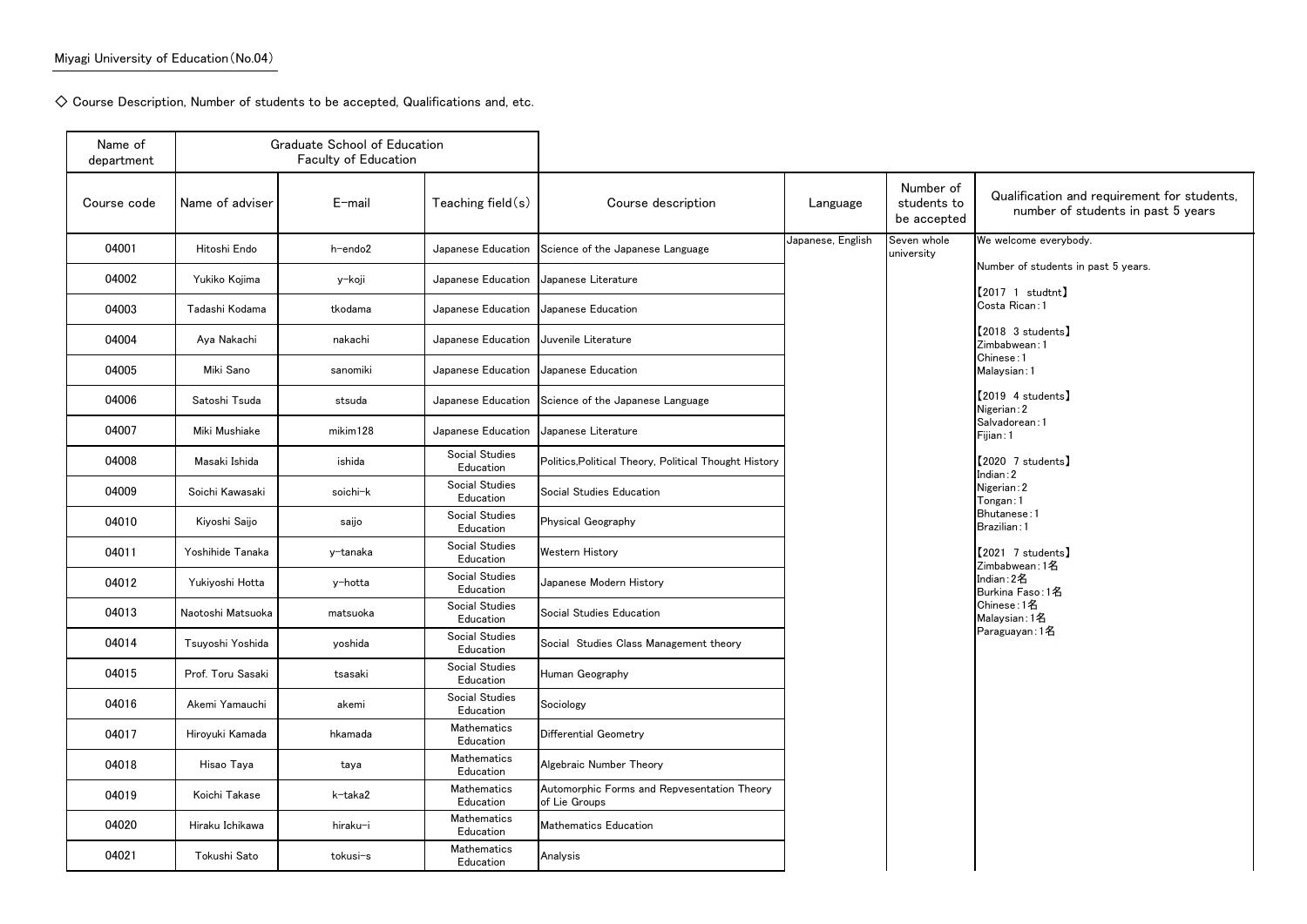| 04022 | Hayato Hanazono      | hanazono | <b>Mathematics</b><br>Education  | Teaching the Aesthetic Nature of Mathematical<br>Objects: A research of learning methodologies |
|-------|----------------------|----------|----------------------------------|------------------------------------------------------------------------------------------------|
| 04023 | Tetsuji Uchiyama     | tetsu-u  | <b>Science Education</b>         | Superconductivity, Thin Films, Educational<br><b>Simulation Softwares</b>                      |
| 04024 | Kayoko Kasai         | kasai    | Science Education                | Organic metal complex chemistry                                                                |
| 04025 | Toshio Kawamura      | t-kawa   | Science Education                | Stratigraphy, Deposition Geology.                                                              |
| 04026 | Hideyuki Sawatari    | sawatari | <b>Science Education</b>         | Analytical chemistry, geochemistry                                                             |
| 04027 | Satoshi Sugawara     | sugawara | <b>Science Education</b>         | Aerology                                                                                       |
| 04028 | Toshiko Takata       | toshiko  | <b>Science Education</b>         | Planet science                                                                                 |
| 04029 | Ryusaku Deguchi      | deguchi  | <b>Science Education</b>         | Animal embryology, cell physiology                                                             |
| 04030 | Yoshiyuki Fukuda     | fukuda   | <b>Science Education</b>         | Elementary particle physics (neutrino physics)                                                 |
| 04031 | Naoshi Watanabe      | nao-wtnb | <b>Science Education</b>         | Science Pedagogy                                                                               |
| 04032 | Yasushi Kobayashi    | yasushi  | <b>Science Education</b>         | Botanical embryology, Molecular genetics                                                       |
| 04033 | Shinya Nakayama      | nakayama | <b>Science Education</b>         | Museum Education, Education for Disaster<br>Prevention, Energy and Environment Education       |
| 04034 | Shogo Nishiyama      | Shogo-n  | Science Education                | Infrared astronomy                                                                             |
| 04035 | Arimune Munakata     | munakata | <b>Science Education</b>         | Animal action physiology                                                                       |
| 04036 | Satomi Oshio         | oshio    | Music Education                  | Musicology                                                                                     |
| 04037 | Teru Kurato          | teru     | Music Education                  | Keyboard                                                                                       |
| 04038 | Hiroyuki Harada      | harada   | Music Education                  | Vocal Music, Chorus                                                                            |
| 04039 | Hiroyuki Hibino      | hibiken  | Music Education                  | Music Education, Instrument, Chorus, Conduct,<br>Clarinet                                      |
| 04040 | Shotaro Matsunami    | matsunam | Music Education                  | Composition                                                                                    |
| 04041 | Yutaka Torao         | tora     | Art Education                    | Sculpture                                                                                      |
| 04042 | Kiyoshi Hirakakiuchi | k-hira   | Art Education                    | Paintings, Woodprints, Media Art, Art education                                                |
| 04043 | Naoto Takahashi      | nao-taka | Art Education                    | Art education                                                                                  |
| 04044 | Fumihira Abiko       | fumihira | Art Education                    | Painting, Picture                                                                              |
| 04045 | Takashi Murakami     | murataka | Art Education                    | Art Education, Project-type Art Activities                                                     |
| 04046 | Koichi Ikeda         | k-ikeda  | Health and Physical<br>Education | Movement Method Study, Biomechanics                                                            |
| 04047 | Hidetoshi Kinoshita  | h-kino   | Health and Physical<br>Education | Theory of Sport Movement and Behavior, Theory<br>and Practice of Artistic Gymnastics           |
| 04048 | Setsuko Sato         | satosets | Health and Physical<br>Education | Dance                                                                                          |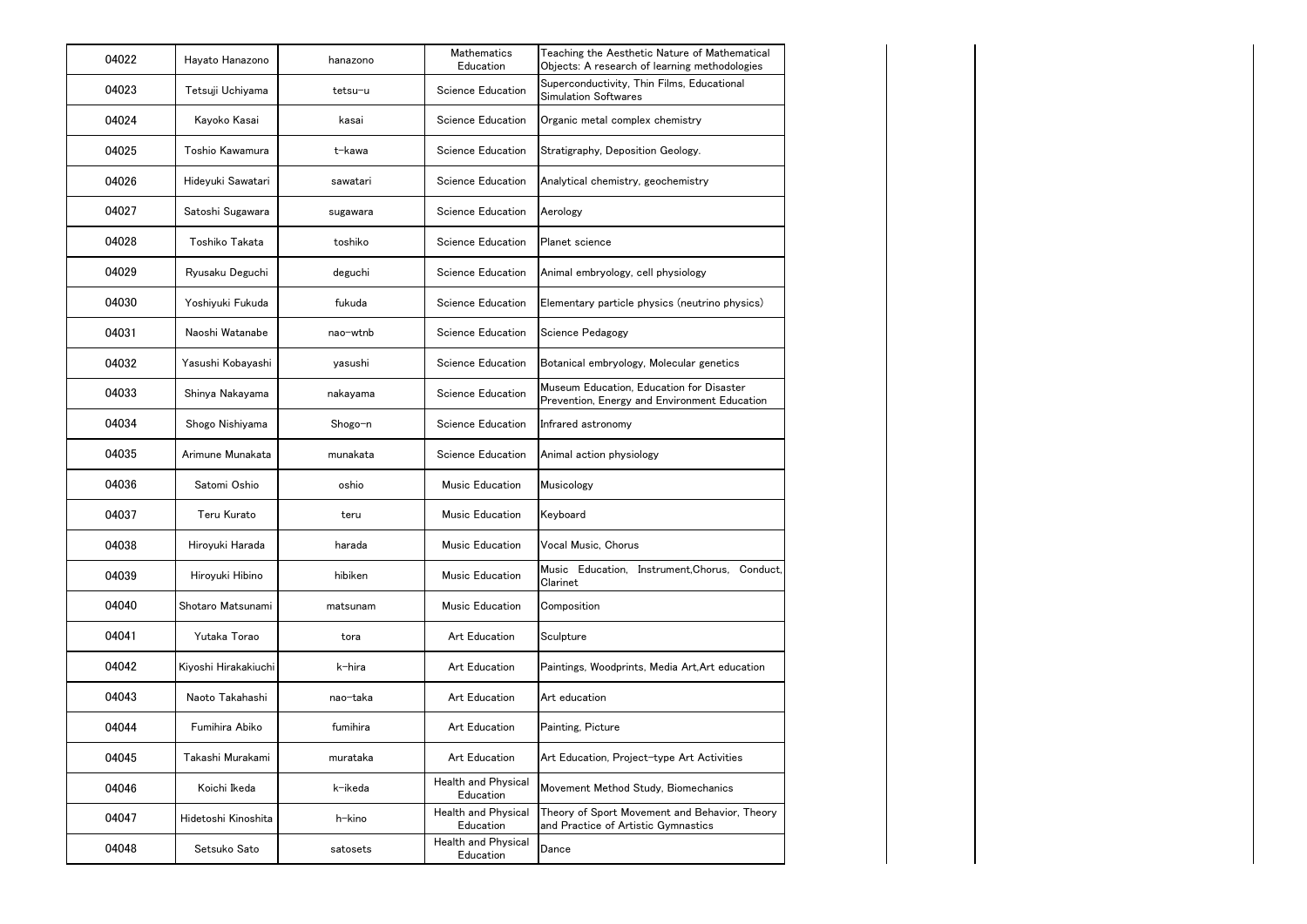| 04049 | Naoyuki Kurokawa    | n-kuro      | Health and Physical<br>Education               | School health                                                                                           |
|-------|---------------------|-------------|------------------------------------------------|---------------------------------------------------------------------------------------------------------|
| 04050 | Ryohei Sato         | ryoheis     | <b>Health and Physical</b><br>Education        | Physical education education,<br>physical education method                                              |
| 04051 | Manabu Numakura     | numakura    | Health and Physical<br>Education               | Physical education education                                                                            |
| 04052 | Taiko Onodera       | t-dera      | Home Economics<br>Education                    | Study and Development of Teaching Materials                                                             |
| 04053 | Aya Kamei           | kamei       | Home Economics<br>Education                    | Dietary Fiber                                                                                           |
| 04054 | Masanori Sugawara   | msugawa     | Home Economics<br>Education                    | Housing Study (Construction Environmental<br>Engineering)                                               |
| 04055 | Shigekazu Nishikawa | nishika     | Home Economics<br>Education                    | Clothing                                                                                                |
| 04056 | Taku Kosokabe       | ko-taku     | Home Economics<br>Education                    | Health, Infant Education                                                                                |
| 04057 | Akinobu Ando        | andy        | Information and<br><b>Technology Education</b> | Department education of technology                                                                      |
| 04058 | Kazuo Kadota        | kadota      | Information and<br><b>Technology Education</b> | mechanical engineering                                                                                  |
| 04059 | Yoshinari Mizutani  | mizu        | Information and                                | Electricity and electronics (living body information<br>Technology Education   measurement engineering) |
| 04060 | Shota Itagaki       | s-ita       | Information and<br><b>Technology Education</b> | Department education of technology                                                                      |
| 04061 | Wataru Suzuki       | suzukiw     | <b>English Education</b>                       | <b>English Education</b>                                                                                |
| 04062 | Tetsushi Takemori   | takemori    | <b>English Education</b>                       | English Literature                                                                                      |
| 04063 | Kiyoshi Takahashi   | k-taka3     | <b>English Education</b>                       | English Semantics, Progmatics, Syntax, Linguistics                                                      |
| 04064 | Alison Hasegawa     | alison      | <b>English Education</b>                       | Infant English Education, English activity in an<br>Elemetary school                                    |
| 04065 | Adrian Paul Leis    | adrian      | <b>English Education</b>                       | <b>English Education</b>                                                                                |
| 04066 | Azusa Wada          | wada        | <b>English Education</b>                       | English studies                                                                                         |
| 04067 | Tetsuya Sato        | tetsuya     | Early Childhood<br>Education                   | Infant Education, American History of Educational<br>Thought                                            |
| 04068 | Makiko Ono          | makiko10    | Early Childhood<br>Education                   | Early Child and Care Education                                                                          |
| 04069 | Noriko Iijima       | $n$ -iijima | Early Childhood<br>Education                   | Early Child and Care Education<br>Developmental psychology                                              |
| 04070 | Jun Uekida          | uekida      | <b>Special Needs</b><br>Education              | Development disabilities                                                                                |
| 04071 | Hiroyuki Sugai      | sugai       | <b>Special Needs</b><br>Education              | Communication Obstacle Study                                                                            |
| 04072 | Ryoh Kumagai        | kumaryo     | <b>Special Needs</b><br>Education              | Psychology of children with disabilities Clinical<br>developmental psychology                           |
| 04073 | Atsushi Teramoto    | teramoto    | <b>Special Needs</b><br>Education              | A Physical Handicap                                                                                     |
| 04074 | Nobuyuki Nagai      | nagai       | <b>Special Needs</b><br>Education              | Visual Impairment                                                                                       |
| 04075 | Jo Matsuzaki        | joemk       | <b>Special Needs</b><br>Education              | <b>Education for Auditory Impairment</b>                                                                |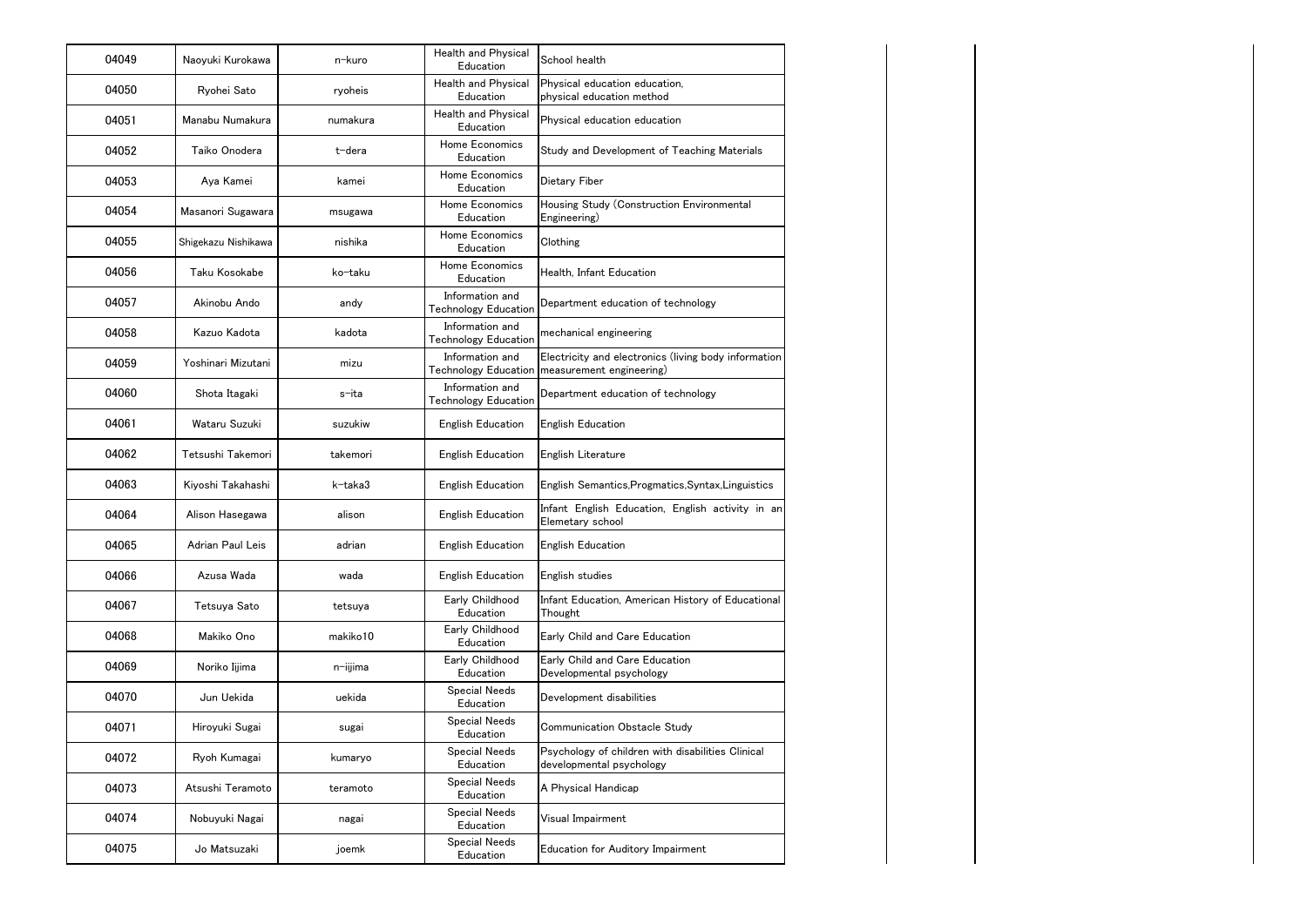| 04076 | Satoko Mishina         | mishina  | <b>Special Needs</b><br>Education                                          | A Visual Impairment                                                                                                                       |
|-------|------------------------|----------|----------------------------------------------------------------------------|-------------------------------------------------------------------------------------------------------------------------------------------|
| 04077 | Masumi Takei           | takei    | <b>Special Needs</b><br>Education                                          | A Visual Impairment                                                                                                                       |
| 04078 | Makio Taira            | m-taira  | <b>School Education</b>                                                    | <b>Educational Psychology</b>                                                                                                             |
| 04079 | Taketo Tabata          | tabata-t | <b>School Education</b>                                                    | <b>Educational Method Study</b>                                                                                                           |
| 04080 | Yutaro Nashimoto       | y-nashi  | <b>School Education</b>                                                    | Social Education, Lifelong Learning Theory                                                                                                |
| 04081 | Manami Honzu           | mhonzu   | <b>School Education</b>                                                    | <b>Educational Administration Study</b>                                                                                                   |
| 04082 | Yoshikatsu Honda       | y-ho     | <b>School Education</b>                                                    | Movement History of Private Education Research<br>in Post war Era, Education Process Theory                                               |
| 04083 | Koji Etchu             | etchu    | <b>School Education</b>                                                    | Developmental Psychology                                                                                                                  |
| 04084 | Junya Kubo             | kuboj    | <b>School Education</b>                                                    | <b>Educational Psychology</b>                                                                                                             |
| 04085 | Hiroshi Higuchi        | hhiguchi | <b>School Education</b>                                                    | <b>School Counseling</b>                                                                                                                  |
| 04086 | Takashi Oda            | oda.tak  | Center of Disaster<br><b>Education and Future</b><br>Design                | Disaster Prevention, Geography                                                                                                            |
| 04087 | Ryo Saito              | ryosaito | Center of Disaster<br><b>Education and Future</b><br>Design                | Cognitive psychology, cognitive science,<br>educational psychology, educational engineering,<br>information education, language education |
| 04088 | Tomonori Ichinose      | ichinose | Research Institute for<br>Teacher Training and<br>Development              | Japanese Language and a Japanese Situation                                                                                                |
| 04089 | Akiko Takahashi        | akiko12  | Research Institute for<br>Teacher Training and<br>Development              | Japanese Language Education                                                                                                               |
| 04090 | Junichiro Hashimoto    | j-hashi  | Research Institute for<br>Teacher Training and<br>Development              | Health management                                                                                                                         |
| 04091 | Koji Mizota            | mizota   | Research Institute for<br>Development                                      | Teacher Training and Entomolpgy, Enviromental Education                                                                                   |
| 04092 | Miwako Oda             | moda     | Research Institute for<br>Teacher Training and<br>Development              | Chinese Literature and Chinese Culture                                                                                                    |
| 04093 | Yoshikazu Nozaki       | nozaki   | Research Institute for<br>Development                                      | Teacher Training and Psychology of children with disabilities                                                                             |
| 04094 | Mitsuo Yamada          | yamadami | Research Institute for<br>Teacher Training and Education IR<br>Development |                                                                                                                                           |
| 04095 | Kyosuke Okamoto        | okakyo   | Research Institute for<br>Teacher Training and<br>Development              | Information Department Education                                                                                                          |
| 04096 | Yuna Hayashida         | yuna-h   | Research Institute for<br>Teacher Training and<br>Development              | School safety and disaster prevention education                                                                                           |
| 04097 | Chiemi Saito           | csaito   | <b>Advanced Teacher</b><br>Training                                        | <b>Preservation Biology</b>                                                                                                               |
| 04098 | Toshiyuki<br>Yoshimura | t-yo     | Advanced Teacher<br>Training                                               | <b>Educational Method Study</b>                                                                                                           |